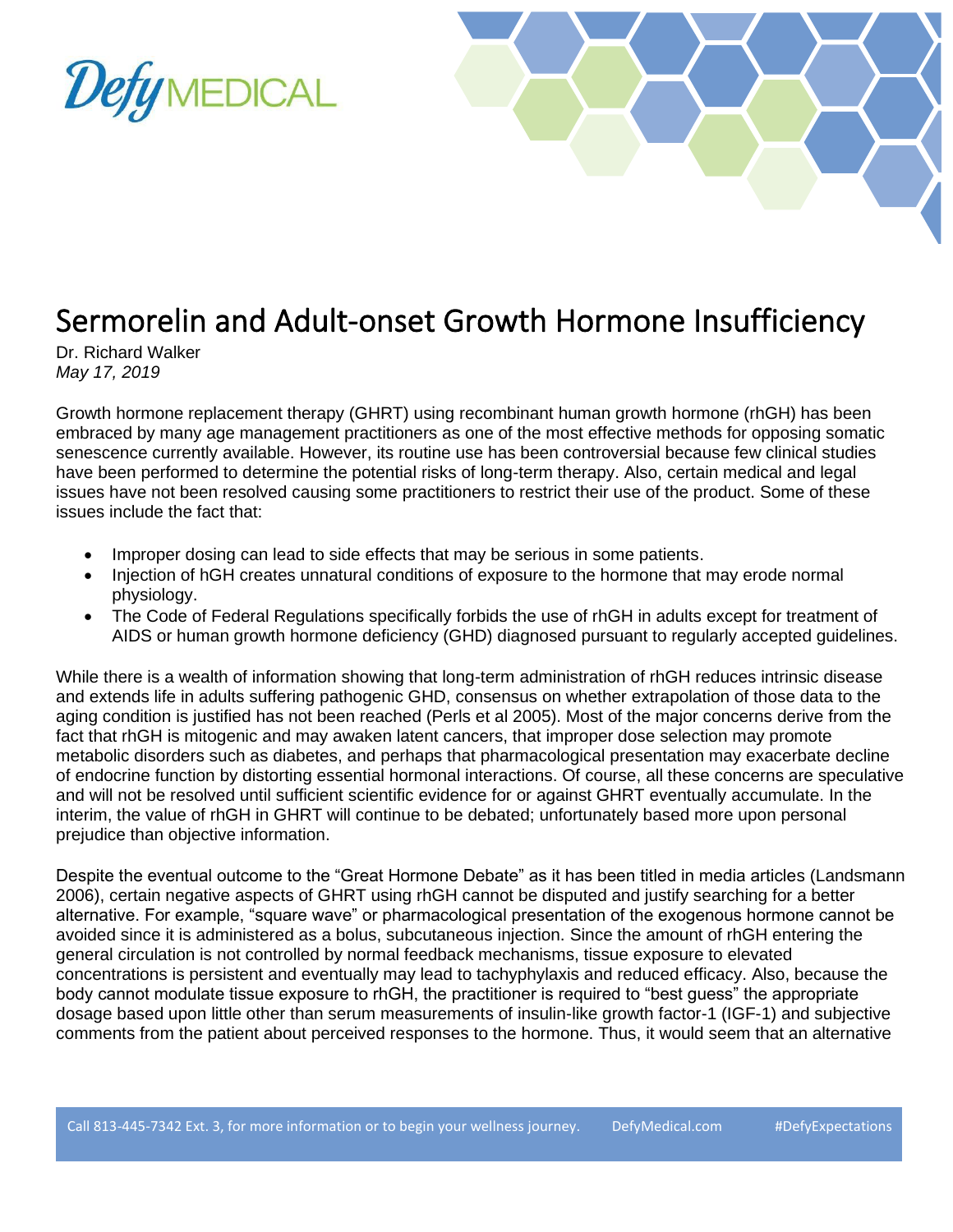



method(s) of GHRT that circumvented these problems would be of great value so long as it retained the positive attributes of rhGH.

One possibility that is receiving growing attention is the use of GH secretagogues to promote pituitary health and function during aging. An example of such molecules is growth hormone releasing factor 1–29 NH2-acetate, or Sermorelin, that recently became available to practitioners for use in longevity medicine (Merriam et al 2001). Other alternatives include orally active growth hormone-releasing peptides that are currently being developed by pharmaceutical companies. Some of these have been reported to be effective at improving physical performance in the elderly (Fahy 2006). However, it is unlikely that they will be marketed for several years. On the other hand, Sermorelin, an analog of naturally occurring growth hormone-releasing hormone (GHRH) whose activity declines during aging, may presently offer a more immediate and better alternative to rhGH for GHRT in aging (Russell-Aulet et al 2001). The molecule was commercially produced and marketed for many years as an alternative to rhGH for use in children with growth retardation, but it could not compete with rhGH and was withdrawn as a therapeutic entity by the manufacturer. Paradoxically Sermorelin failed as a growth-promoting agent in children for the very reason that it is a better alternative for GHRT in aging adults. Growth-deficient children need higher doses of growth hormone than can be achieved by stimulating production of their own hormone, whereas the beneficial effects of Sermorelin on pituitary function and simulation of youthful growth hormone secretory dynamics in aging adults have little effect on growth rate in children. Unlike exogenous rhGH that causes production of the bioactive hormone IGF-1 from the liver, Sermorelin simulates the patients own pituitary gland by binding to specific receptors to increase production and secretion of endogenous hGH. Because Sermorelin increases endogenous hGH by stimulating the pituitary gland, it has certain physiological and clinical advantages over hGH that include:

- Effects are regulated by negative feedback involving the inhibitory neurohormone, somatostatin, so that unlike administration of exogenous rhGH, overdoses of endogenous hGH are difficult if not impossible to achieve.
- Because of the interactive effects of Sermorelin and somatostain, release of hGH by the pituitary is episodic or intermittent rather than constant as with injected rhGH.
- Tachphylaxis is avoided because Sermorelin-induced release of pituitary hGH is not "square wave", but instead simulates more normal physiology.
- Sermorelin stimulates pituitary gene transcription of hGH messenger RNA, increasing pituitary reserve and thereby preserving more of the growth hormone neuroendocrine axis, which is the first to fail during aging (Walker et al 1994).
- Pituitary recrudescence resulting from Sermorelin helps slow the cascade of hypophyseal hormone failure that occurs during aging thereby preserving not only youthful anatomy but also youthful physiology (Villalobos et al 1997).

Finally, there is the question of lawful practice. Unlike rhGH which has legal restrictions on its clinical use, the off-label prescribing of Sermorelin is not prohibited by federal law. Thus, it can be carefully employed and evaluated by the practitioner to objectively determine whether it provides greater benefits with less risk to his/her